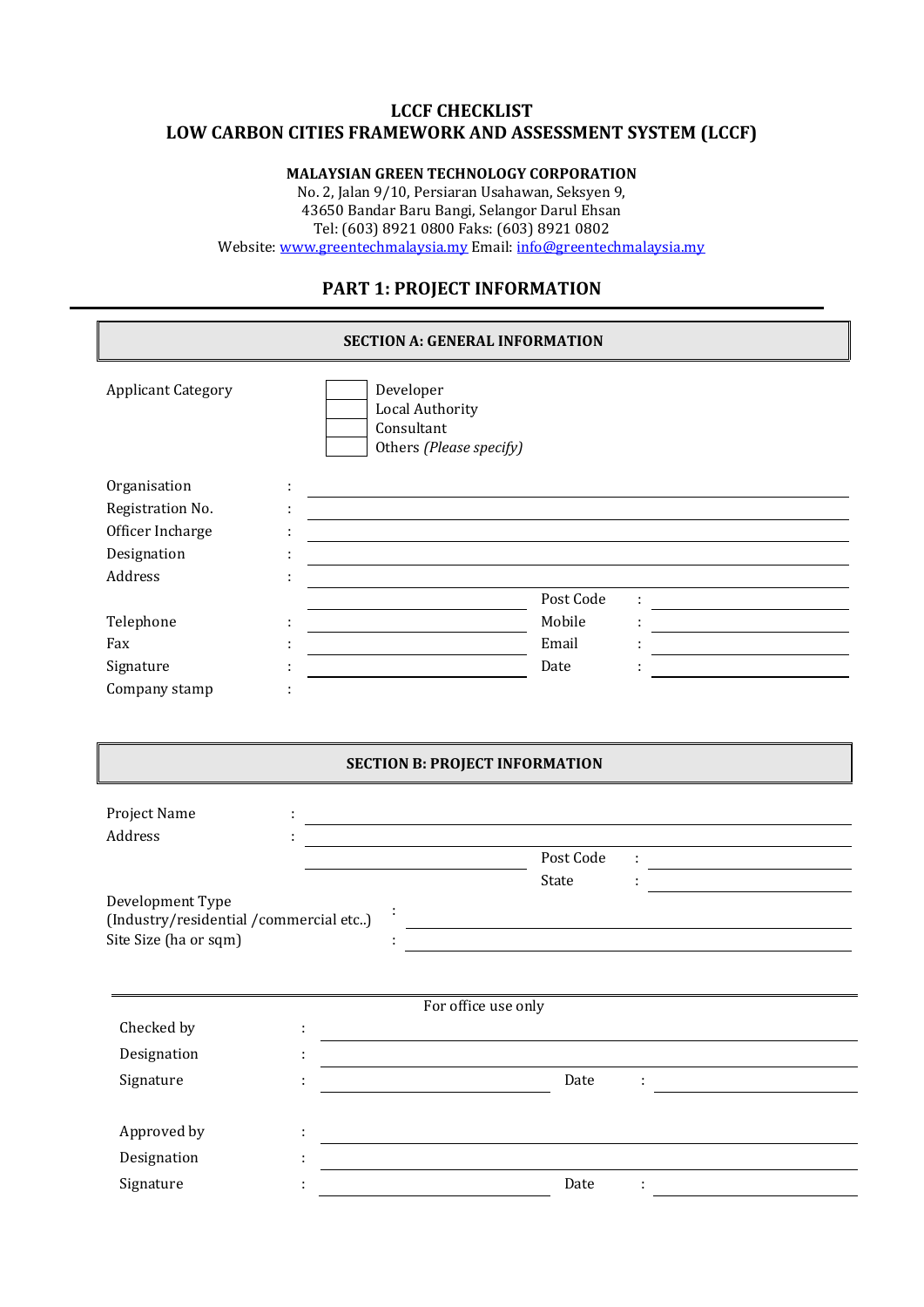| <b>SECTION C: LCCF CRITERIA</b> |                                                                                                                                                                                                                                                                                               |  |  |  |  |
|---------------------------------|-----------------------------------------------------------------------------------------------------------------------------------------------------------------------------------------------------------------------------------------------------------------------------------------------|--|--|--|--|
| Approach                        | City Based (mitigating all the criteria as stated within the LCCF)<br>One System (mitigating one criterion or not all the criteria in the LCCF)<br>Urban Environment (Section C(i))<br>Building (Section C(ii))<br>Urban Transport (Section C (iii))<br>Urban Infrastructure (Section C (iv)) |  |  |  |  |

| SECTION C (i): Urban Environment |         |                                                                 |                 |         | <b>SECTION C (iii): Urban Transport</b>                     |
|----------------------------------|---------|-----------------------------------------------------------------|-----------------|---------|-------------------------------------------------------------|
| UE <sub>1</sub>                  |         | <b>Site Selection</b>                                           | UT1             |         | <b>Shift of Transport Mode</b>                              |
|                                  | $1 - 1$ | Development within Define Urban<br>Footprint                    |                 | $1 - 1$ | Single occupancy Vehicle (SOV)<br>Dependency                |
|                                  | $1 - 2$ | <b>Infill Development</b>                                       | UT <sub>2</sub> |         | Green Transport Infrastructure                              |
|                                  | $1 - 3$ | Development within Transit Nodes<br>and Corridor                |                 | $2 - 1$ | <b>Public Transport</b>                                     |
|                                  | $1 - 4$ | Brownfield and Greyfield<br>Redevelopment                       |                 | $2 - 2$ | Walking and Cycling                                         |
|                                  | $1 - 5$ | Hill Slope Development                                          | UT <sub>3</sub> |         | <b>Clean Vehicles</b>                                       |
| UE <sub>2</sub>                  |         | Urban Form                                                      |                 | $3 - 1$ | Low Carbon Public Transport                                 |
|                                  | $2 - 1$ | Mixed-Use Development                                           |                 | $3 - 2$ | Low Carbon Private Transport                                |
|                                  | $2 - 2$ | <b>Compact Development</b>                                      | UT <sub>4</sub> |         | <b>Traffic Management</b>                                   |
|                                  | $2 - 3$ | Road and Parking                                                |                 | $4 - 1$ | Vehicle Speed Management                                    |
|                                  | $3 - 4$ | Comprehensive Pedestrian Network                                |                 | $4 - 2$ | Traffic Congestion and Traffic Flow<br>Management           |
|                                  | $2 - 5$ | Comprehensive Cycling Network                                   |                 |         |                                                             |
|                                  | $2 - 6$ | Urban Heat Island (UHI) Effect                                  |                 |         | SECTION C (iv): Urban Infrastructure                        |
| UE <sub>3</sub>                  |         | Urban Greenery and Environmental Quality                        | UI <sub>1</sub> |         | <b>Infrastructure Provision</b>                             |
|                                  | $3 - 1$ | Preserve Natural Ecology, Water<br><b>Body and Biodiversity</b> |                 | $1 - 1$ | Land Take for Infrastructure and<br><b>Utility Services</b> |
|                                  | $3 - 2$ | Green Open Space                                                |                 | $1 - 2$ | Earthwork Management                                        |
|                                  | $3 - 3$ | Number of Trees                                                 |                 | $1 - 3$ | Urban Storm Water Management and<br><b>Flood Mitigation</b> |
|                                  |         |                                                                 | UI <sub>2</sub> | Waste   |                                                             |
|                                  |         | SECTION C (ii): Building                                        |                 | $2 - 1$ | <b>Construction and Industrial Waste</b><br>Management      |
| <b>B1</b>                        |         | Low Carbon Buildings                                            |                 | $2 - 2$ | Household Solid Waste Management                            |
|                                  | $1 - 1$ | <b>Operational Energy Emissions</b>                             | UI <sub>3</sub> | Energy  |                                                             |
|                                  | $1 - 2$ | <b>Operational Water Emissions</b>                              |                 |         | 3-1 Energy Optimisation                                     |
|                                  | $1 - 3$ | <b>Emission Abatement through</b><br>Retrofitting               |                 | $3 - 2$ | Renewable Energy                                            |
|                                  | $1 - 4$ | <b>Building Orientation</b>                                     |                 | $3 - 3$ | Side-Wide District Cooling System                           |
| <b>B2</b>                        |         | <b>Community Services</b>                                       | <b>UI4</b>      |         | Water Management                                            |
|                                  | $2 - 1$ | Shared Facilities and Utilities within<br><b>Building</b>       |                 | $4 - 1$ | <b>Efficient Water Management</b>                           |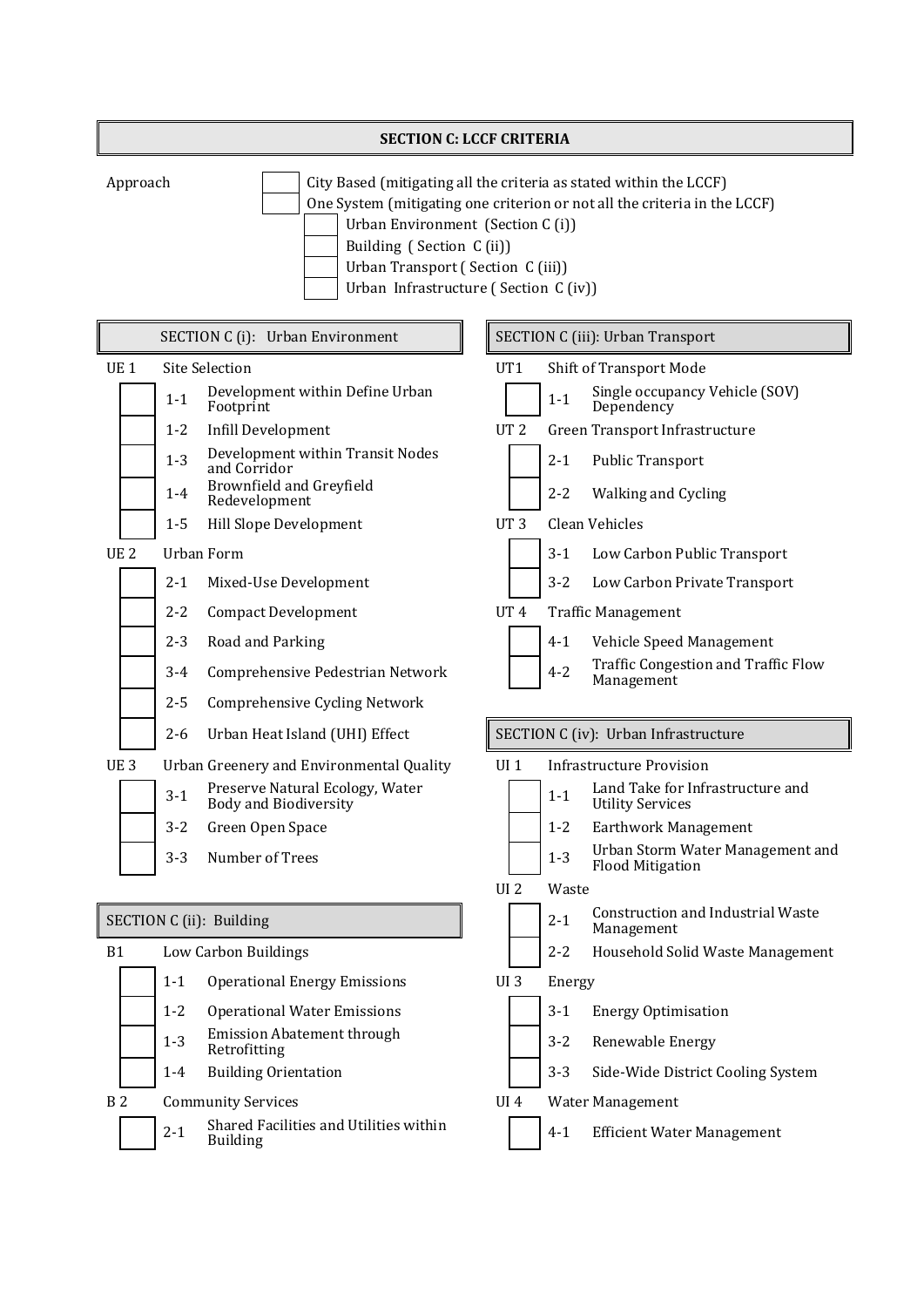### **SECTION C (i): URBAN ENVIRONMENT**

|         | <b>ITEM</b>                                                                                                  | <b>APPLICABILITY</b><br>(Y/N/NA) | <b>REMARKS</b> |  |  |  |
|---------|--------------------------------------------------------------------------------------------------------------|----------------------------------|----------------|--|--|--|
|         | <b>URBAN ENVIRONMENT (UE) 1 : SITE SELECTION</b>                                                             |                                  |                |  |  |  |
|         | <b>Development Within Defined Urban Footprint</b>                                                            |                                  |                |  |  |  |
|         | Site/Land is already served by urban services<br>a.                                                          |                                  |                |  |  |  |
| $1 - 1$ | (open space, community facilities, public                                                                    |                                  |                |  |  |  |
|         | transport etc.)                                                                                              |                                  |                |  |  |  |
|         | Site/Land is already committed or approved for<br>b.                                                         |                                  |                |  |  |  |
|         | development.                                                                                                 |                                  |                |  |  |  |
|         | <b>Infill Development</b>                                                                                    |                                  |                |  |  |  |
|         | Site/Land is located in an existing built area or<br>a.                                                      |                                  |                |  |  |  |
|         | within a currently being developed area                                                                      |                                  |                |  |  |  |
| $1 - 2$ | Site/Land is within and/or near existing<br>b.<br>communities or neighbourhood area                          |                                  |                |  |  |  |
|         | Site is served by public transit and<br>C.                                                                   |                                  |                |  |  |  |
|         | infrastructure i.e. existing water, power, sewer,                                                            |                                  |                |  |  |  |
|         | drainage and roads.                                                                                          |                                  |                |  |  |  |
|         | <b>Development Within Transit Nodes and Corridors</b>                                                        |                                  |                |  |  |  |
|         | Site/Area is served by public transit i.e. bus and<br>a.                                                     |                                  |                |  |  |  |
|         | rail                                                                                                         |                                  |                |  |  |  |
| $1 - 3$ | Site is within existing public transit corridor i.e.<br>b.                                                   |                                  |                |  |  |  |
|         | rail transit station or bus rapid transit station                                                            |                                  |                |  |  |  |
|         | (within 400m to 800 m from transit stations)                                                                 |                                  |                |  |  |  |
|         | Site has retail activities/public housing within<br>C.<br>transit corridor.                                  |                                  |                |  |  |  |
|         |                                                                                                              |                                  |                |  |  |  |
|         | <b>Brownfield &amp; Greyfield Redevelopment</b><br>Site is abandoned, underutilized within city<br>a.        |                                  |                |  |  |  |
|         | area/limits                                                                                                  |                                  |                |  |  |  |
|         | Site is served by existing infrastructure - roads,<br>b.                                                     |                                  |                |  |  |  |
| $1-4$   | drains, sewer, water, power, public transit etc.                                                             |                                  |                |  |  |  |
|         | Site is to be redeveloped with an environmental<br>$C_{\bullet}$                                             |                                  |                |  |  |  |
|         | remediation program and with a more                                                                          |                                  |                |  |  |  |
|         | productive use.                                                                                              |                                  |                |  |  |  |
|         | <b>Hill Slope Development</b>                                                                                |                                  |                |  |  |  |
|         | Site is not classified under Class III (25-35<br>a.                                                          |                                  |                |  |  |  |
|         | degrees) and Class IV (>35°) category.                                                                       |                                  |                |  |  |  |
|         | Site is served by existing infrastructure - roads,<br>b.<br>drains, sewer, water, power, public transit etc. |                                  |                |  |  |  |
|         | Site has an established slope protection and<br>c.                                                           |                                  |                |  |  |  |
| $1-5$   | management plan by Local Planning                                                                            |                                  |                |  |  |  |
|         | Authority/related agencies                                                                                   |                                  |                |  |  |  |
|         | Slope areas has natural vegetation or has been<br>d.                                                         |                                  |                |  |  |  |
|         | restored with native plants or non-invasive                                                                  |                                  |                |  |  |  |
|         | plants                                                                                                       |                                  |                |  |  |  |
|         | Slope areas have earlier been disturbed and are<br>e.                                                        |                                  |                |  |  |  |
|         | exposed to weather conditions.                                                                               |                                  |                |  |  |  |
|         | Total Criteria Achieved for UE1                                                                              |                                  | 16             |  |  |  |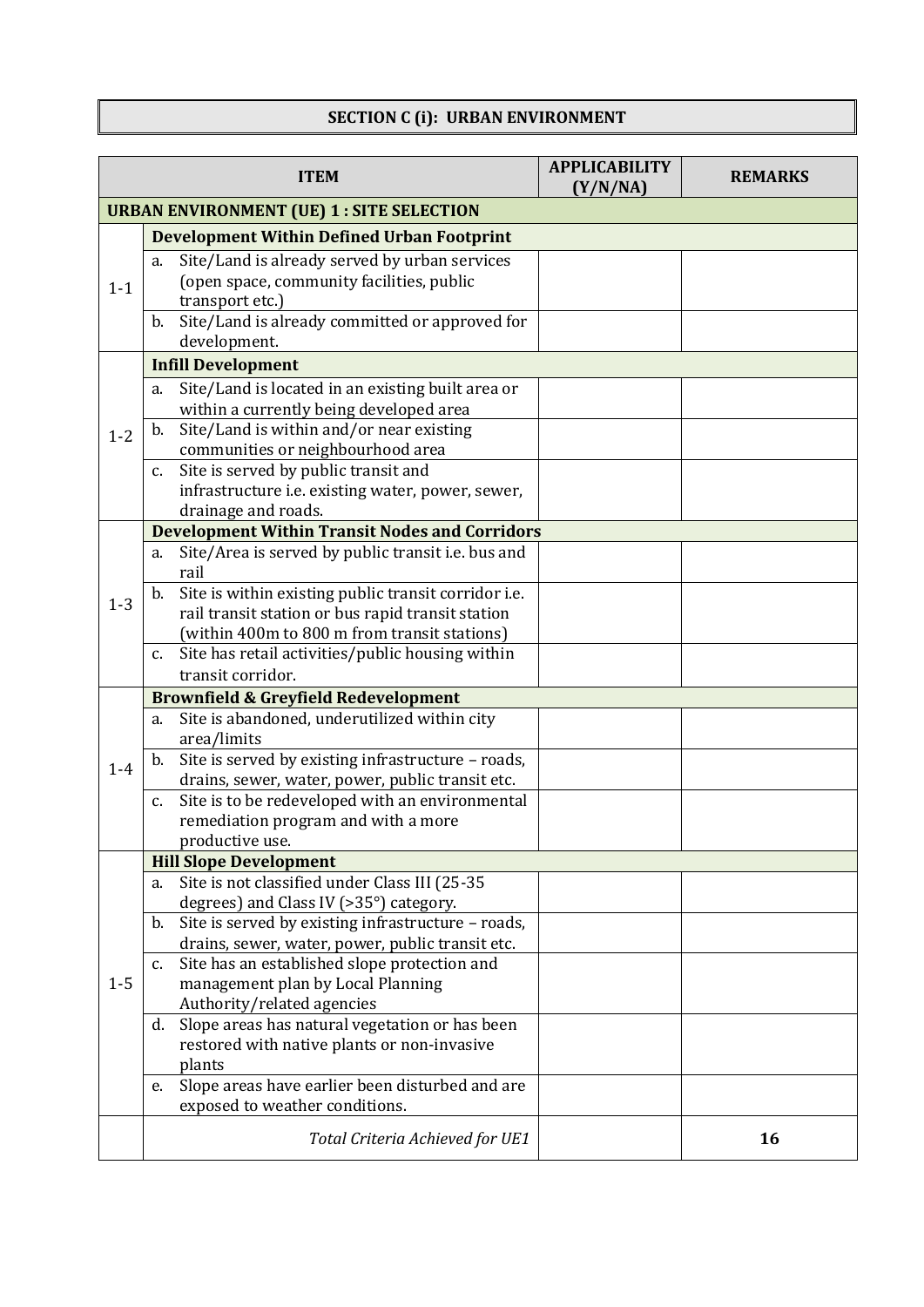|                                              | <b>ITEM</b>                                                                           | <b>APPLICABILITY</b><br>(Y/N/NA) | <b>REMARKS</b> |  |  |
|----------------------------------------------|---------------------------------------------------------------------------------------|----------------------------------|----------------|--|--|
| <b>URBAN ENVIRONMENT (UE) 2 : URBAN FORM</b> |                                                                                       |                                  |                |  |  |
|                                              | <b>Mixed-use Development</b>                                                          |                                  |                |  |  |
|                                              | Project/site integrates 2 or 3 uses/activities<br>a.                                  |                                  |                |  |  |
| $2 - 1$                                      | that encourage prolonged use of space                                                 |                                  |                |  |  |
|                                              | Project/site includes housing options for<br>b.                                       |                                  |                |  |  |
|                                              | diverse household types                                                               |                                  |                |  |  |
|                                              | <b>Compact Development</b>                                                            |                                  |                |  |  |
|                                              | Project/site is of an acceptable high density<br>a.                                   |                                  |                |  |  |
|                                              | development with mixed of uses for                                                    |                                  |                |  |  |
| $2 - 2$                                      | building/land.                                                                        |                                  |                |  |  |
|                                              | Project/site is of an acceptable high density<br>b.                                   |                                  |                |  |  |
|                                              | development with complete community                                                   |                                  |                |  |  |
|                                              | facilities (schools, kindergarten, park, surau,                                       |                                  |                |  |  |
|                                              | childcare centre)                                                                     |                                  |                |  |  |
|                                              | <b>Roads and Parking</b>                                                              |                                  |                |  |  |
|                                              | Site/development has less than 20% area for<br>a.                                     |                                  |                |  |  |
|                                              | roads and at-grade parking OR parking spaces                                          |                                  |                |  |  |
|                                              | is balanced with parks, open spaces and                                               |                                  |                |  |  |
|                                              | landscape areas                                                                       |                                  |                |  |  |
| $2 - 3$                                      | Parking surfaces uses pervious material such as<br>b.                                 |                                  |                |  |  |
|                                              | Grass Crete etc.                                                                      |                                  |                |  |  |
|                                              | Building/s allows for connected and shared<br>c.                                      |                                  |                |  |  |
|                                              | parking with other adjacent building/s.                                               |                                  |                |  |  |
|                                              | Local service roads are designed for moderate<br>d.                                   |                                  |                |  |  |
|                                              | speed i.e. less than 40 km/hr.                                                        |                                  |                |  |  |
|                                              | <b>Comprehensive Pedestrian Network</b>                                               |                                  |                |  |  |
|                                              | Site/development is accessible by pedestrian<br>a.                                    |                                  |                |  |  |
|                                              | walkways i.e. more than 70% of area is<br>accessible by pedestrian network (at-grade, |                                  |                |  |  |
|                                              | elevated etc)                                                                         |                                  |                |  |  |
| $2 - 4$                                      | Public accessible buildings/areas are<br>b.                                           |                                  |                |  |  |
|                                              | connected/accessible by Pedestrian Walkway                                            |                                  |                |  |  |
|                                              | i.e. school, shopping mall, parks, civic buildings,                                   |                                  |                |  |  |
|                                              | transit stations etc.                                                                 |                                  |                |  |  |
|                                              | TOD/TAD/TED zone is 100% walkable and<br>c.                                           |                                  |                |  |  |
|                                              | accessible to pedestrian                                                              |                                  |                |  |  |
|                                              | <b>Comprehensive Cycling Network</b>                                                  |                                  |                |  |  |
|                                              | Site/development has a dedicated, continuous<br>a.                                    |                                  |                |  |  |
|                                              | and safe cycling network.                                                             |                                  |                |  |  |
|                                              | Cycle way is integrated with other activity<br>b.                                     |                                  |                |  |  |
| $2 - 5$                                      | nodes i.e. school, shopping, parks, offices and                                       |                                  |                |  |  |
|                                              | transit stations.                                                                     |                                  |                |  |  |
|                                              | Site/development provides bicycle parking at<br>c.                                    |                                  |                |  |  |
|                                              | major nodes and transit stations.                                                     |                                  |                |  |  |
|                                              | <b>Urban Heat Island (UHI) Effects</b>                                                |                                  |                |  |  |
|                                              | Site/development has shaded/canopied trees<br>a.                                      |                                  |                |  |  |
|                                              | along its main street, service roads and/or                                           |                                  |                |  |  |
| $2 - 6$                                      | within its plot development.                                                          |                                  |                |  |  |
|                                              | Site/development incorporates vegetation on<br>b.                                     |                                  |                |  |  |
|                                              | roof tops/community garden and/or external                                            |                                  |                |  |  |
|                                              | façade of buildings.                                                                  |                                  |                |  |  |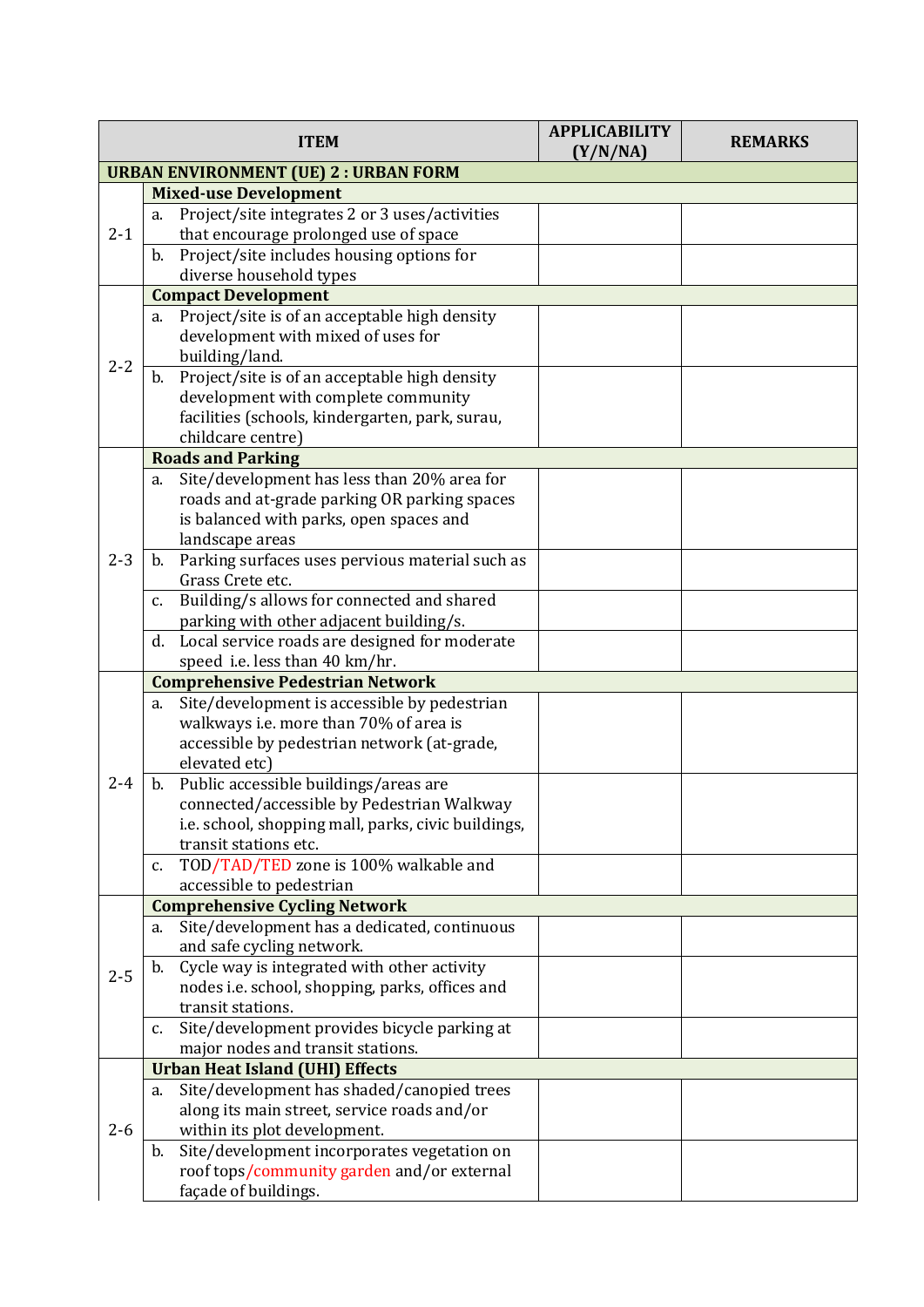|         |               | <b>ITEM</b>                                                                              | <b>APPLICABILITY</b><br>(Y/N/NA) | <b>REMARKS</b> |
|---------|---------------|------------------------------------------------------------------------------------------|----------------------------------|----------------|
|         | c.            | Site/development incorporates water-retentive                                            |                                  |                |
|         |               | pavement or other paving materials that is solar<br>reflective (Solar Reflective Index.) |                                  |                |
|         | d.            | Site/development incorporates solar reflective                                           |                                  |                |
|         |               | coatings/light coloured/high albedo materials                                            |                                  |                |
|         |               | according to the Solar Reflective Index (SRI)                                            |                                  |                |
|         | e.            | Site/development has varying heights of                                                  |                                  |                |
|         |               | buildings in its city centre area.                                                       |                                  |                |
|         |               | Total Criteria Achieved for UE2                                                          |                                  | 19             |
|         |               | <b>URBAN ENVIRONMENT (UE) 3: URBAN GREENERY AND ENVIRONMENTAL QUALITY</b>                |                                  |                |
|         |               | <b>Preserve Natural Ecology, Water Body and Biodiversity</b>                             |                                  |                |
|         | a.            | Site/development incorporates green and/or                                               |                                  |                |
|         |               | blue corridors in the plan                                                               |                                  |                |
|         | b.            | Site/development incorporates plan to enhance                                            |                                  |                |
| $3-1$   |               | existing habitats and creation of new habitats<br>for urban biodiversity                 |                                  |                |
|         | c.            | Site/development clearly identifies areas for                                            |                                  |                |
|         |               | environmental sensitive protection                                                       |                                  |                |
|         | d.            | Site/development preserves existing forest,                                              |                                  |                |
|         |               | trees/vegetation, water bodies and/or wetlands                                           |                                  |                |
|         |               |                                                                                          |                                  |                |
|         |               | <b>Green Open Space</b>                                                                  |                                  |                |
|         | a.            | Site/development has a gazette/approved                                                  |                                  |                |
|         |               | public open space or has more than the                                                   |                                  |                |
|         |               | minimum 10% required open spaces (30% is                                                 |                                  |                |
| $3 - 2$ |               | ideal).                                                                                  |                                  |                |
|         | b.            | Site/development has greenways that link                                                 |                                  |                |
|         |               | every open space and parks.<br>Site/development incorporates double-volume               |                                  |                |
|         | c.            | landscape (for high rise project/development                                             |                                  |                |
|         |               | only)                                                                                    |                                  |                |
|         |               | <b>Number of Trees</b>                                                                   |                                  |                |
|         | a.            | Incorporation of tree planting                                                           |                                  |                |
|         |               | programme/campaign                                                                       |                                  |                |
|         | b.            | Has a program to increase number of trees                                                |                                  |                |
|         |               | planted per year.                                                                        |                                  |                |
|         | $C_{\bullet}$ | Have trees that are fast-growing, canopied and                                           |                                  |                |
| $3 - 3$ |               | low maintenance types of trees. Please state                                             |                                  |                |
|         |               | their name $(s)$ :                                                                       |                                  |                |
|         |               |                                                                                          |                                  |                |
|         |               |                                                                                          |                                  |                |
|         |               |                                                                                          |                                  |                |
|         |               |                                                                                          |                                  |                |
|         |               |                                                                                          |                                  |                |
|         |               | Total Criteria Achieved for UE3                                                          |                                  | 10             |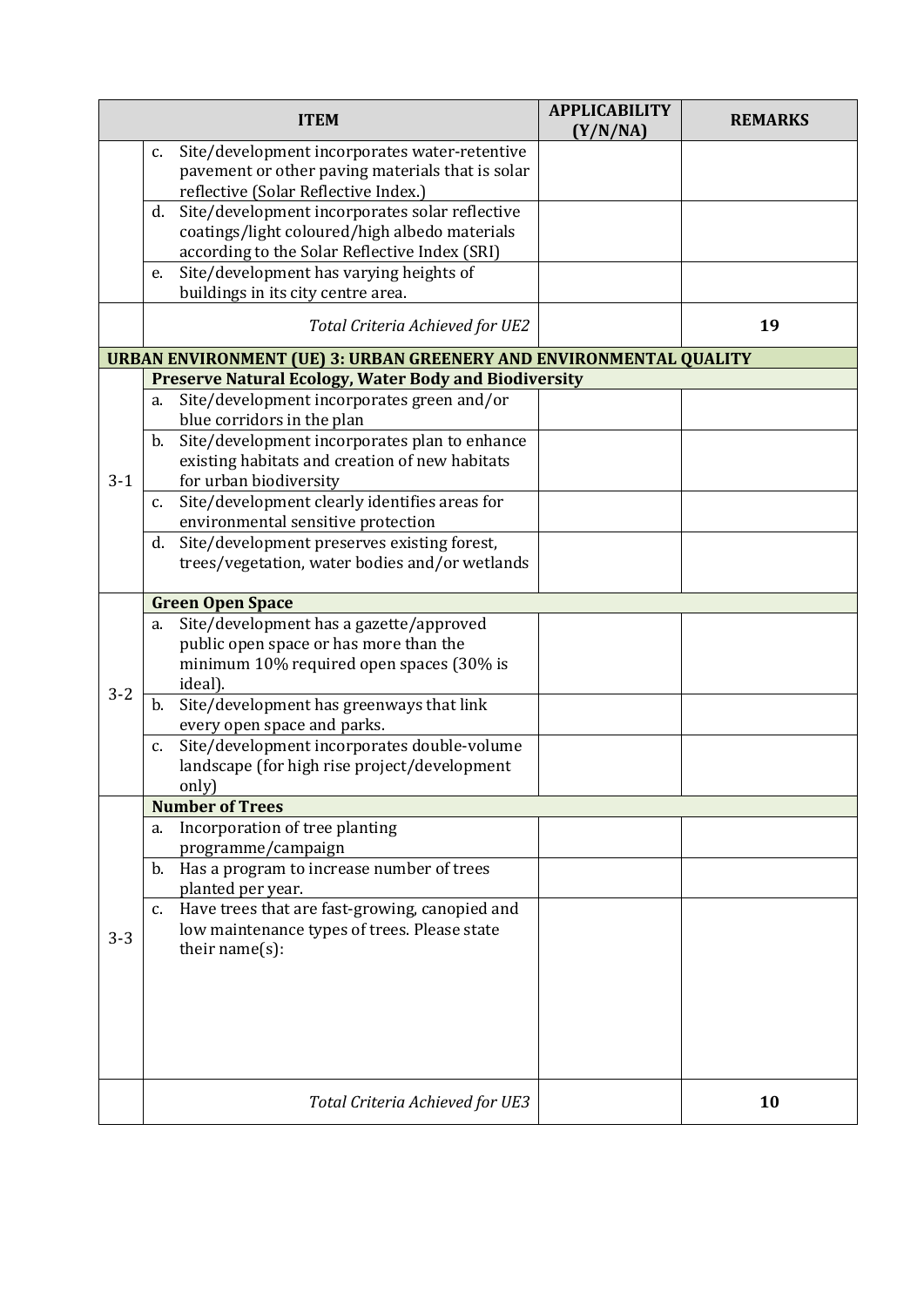# **SECTION C (ii): BUILDING**

|         | <b>APPLICABILITY</b><br><b>ITEM</b><br><b>REMARKS</b><br>(Y/N/NA)                              |  |              |  |  |  |
|---------|------------------------------------------------------------------------------------------------|--|--------------|--|--|--|
|         | <b>BUILDING (B) 1: LOW CARBON BUILDINGS</b>                                                    |  |              |  |  |  |
|         | Operational Energy Consumptions (Jabatan Bangunan/Kejuruteraan)                                |  |              |  |  |  |
|         | Monitor current energy consumption during the<br>a.                                            |  |              |  |  |  |
|         | operational stage of building(s)                                                               |  |              |  |  |  |
|         | Undertake projection of energy consumption<br>$\mathbf{b}$ .                                   |  |              |  |  |  |
| $1 - 1$ | during the operational stage of building(s).                                                   |  |              |  |  |  |
|         | Undertakes comparison of building<br>$C_{\bullet}$                                             |  |              |  |  |  |
|         | performances to the benchmark of Building                                                      |  |              |  |  |  |
|         | Energy Index (BEI) using Common Carbon                                                         |  |              |  |  |  |
|         | Matrix                                                                                         |  |              |  |  |  |
|         | (CCM) methodology.<br>d.                                                                       |  |              |  |  |  |
|         | <b>Operational Water Consumptions</b>                                                          |  |              |  |  |  |
|         | Monitor current water consumption during the<br>a.                                             |  |              |  |  |  |
|         | operational stage of building(s)                                                               |  |              |  |  |  |
| $1 - 2$ | Undertake projection of water consumption<br>b.                                                |  |              |  |  |  |
|         | during the operational stage of building(s)<br>Undertake comparison of building<br>$C_{\star}$ |  |              |  |  |  |
|         | performances to the benchmark of Building                                                      |  |              |  |  |  |
|         | Water Index (BWI) using CCM methodology.                                                       |  |              |  |  |  |
|         | <b>Emissions Abatement Through Retrofitting (existing building)</b>                            |  |              |  |  |  |
|         | Reuse existing buildings for a more productive<br>a.                                           |  |              |  |  |  |
| $1-3$   | usage.                                                                                         |  |              |  |  |  |
|         | Installation of renewable and alternative energy<br>b.                                         |  |              |  |  |  |
|         | (e.g. solar-powered, wind turbine, etc.)                                                       |  |              |  |  |  |
|         | <b>Building Orientation</b>                                                                    |  |              |  |  |  |
|         | Utilization of passive solution on buildings for<br>a.                                         |  |              |  |  |  |
| $1-4$   | maximization of daylighting and wind.                                                          |  |              |  |  |  |
|         | Clear connection between indoor and outdoor<br>b.                                              |  |              |  |  |  |
|         | spaces through air ventilation.                                                                |  |              |  |  |  |
|         | Total Criteria Achieved for B1                                                                 |  | 10           |  |  |  |
|         | <b>BUILDING (B) 2: COMMUNITY SERVICES</b>                                                      |  |              |  |  |  |
|         | <b>Shared Facilities and Utilities Within Buildings</b>                                        |  |              |  |  |  |
| $2 - 1$ | Integrated building use with community service<br>a.                                           |  |              |  |  |  |
|         | centres (i.e. Urban transformation Centre, UTC)                                                |  |              |  |  |  |
|         | Total Criteria Achieved for B2                                                                 |  | $\mathbf{1}$ |  |  |  |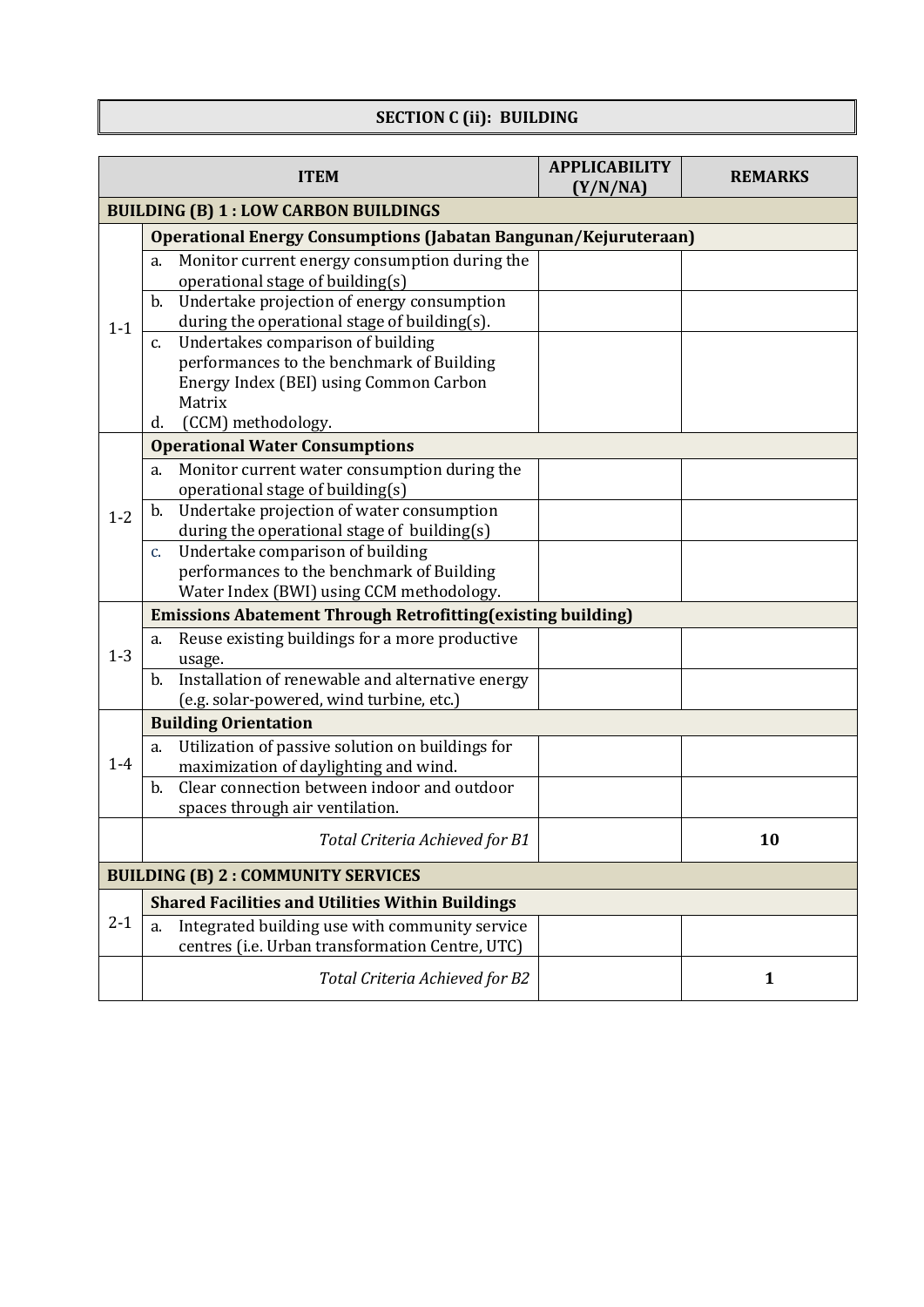# **SECTION C (iii): URBAN TRANSPORT**

|         |    | <b>ITEM</b>                                                                                | <b>APPLICABILITY</b><br>(Y/N/NA) | <b>REMARKS</b> |
|---------|----|--------------------------------------------------------------------------------------------|----------------------------------|----------------|
|         |    | <b>URBAN TRANSPORT (UT) 1: SHIFT OF TRANSPORT MODE</b>                                     |                                  |                |
| $1 - 1$ |    | <b>Single Occupancy Vehicle (SOV) Dependency</b>                                           |                                  |                |
|         | a. | Site/Development incorporates priority parking                                             |                                  |                |
|         |    | zone for car-pool vehicles.                                                                |                                  |                |
|         | b. | Site/development has Time Zone Parking for                                                 |                                  |                |
|         |    | areas that are within transit                                                              |                                  |                |
|         |    | corridors/accessible by public transport.                                                  |                                  |                |
|         | c. | Site/development provides 'Park & Ride' area<br>(for areas with transit).                  |                                  |                |
|         | d. | Site/development implements road area pricing                                              |                                  |                |
|         |    | or congestion charges in City Centre or selected                                           |                                  |                |
|         |    | areas.                                                                                     |                                  |                |
|         | e. | Site/development implements high car parking                                               |                                  |                |
|         |    | charges in City Centre or selected                                                         |                                  |                |
|         |    | areas. (excluding park & ride parking facilities)                                          |                                  |                |
|         |    | Total Criteria Achieved for UT1                                                            |                                  | 5              |
|         |    | <b>URBAN TRANSPORT (UT) 2: GREEN TRANSPORT INFRASTRUCTURE</b>                              |                                  |                |
|         |    | <b>Public Transport</b>                                                                    |                                  |                |
|         | a. | Site/development is fully served by public                                                 |                                  |                |
|         |    | transport and ample transit stations are                                                   |                                  |                |
|         |    | provided within 150m to 250m interval (buses)                                              |                                  |                |
|         |    | or 400m (for rail).                                                                        |                                  |                |
|         |    | b. Site/development clearly identifies and                                                 |                                  |                |
| $2 - 1$ |    | demarcates areas where no private vehicular                                                |                                  |                |
|         |    | access is allowed                                                                          |                                  |                |
|         | c. | Site/development provides a well-planned,                                                  |                                  |                |
|         |    | covered and safe walkways or bicycle ways                                                  |                                  |                |
|         |    | leading up to feeder transport.                                                            |                                  |                |
|         | d. | Site/development has Inter-modal stations to<br>integrate various modes of transportation. |                                  |                |
|         |    |                                                                                            |                                  |                |
|         |    | <b>Walking and Cycling</b>                                                                 |                                  |                |
|         | a. | Site/Development integrates pedestrian and                                                 |                                  |                |
| $2 - 2$ |    | cycling networks with other activity, nodes and<br>public transport system.                |                                  |                |
|         | b. | Site/Development provides continuous                                                       |                                  |                |
|         |    | dedicated lanes for cycling and walking.                                                   |                                  |                |
|         |    | Total Criteria Achieved for UT2                                                            |                                  | 6              |
|         |    |                                                                                            |                                  |                |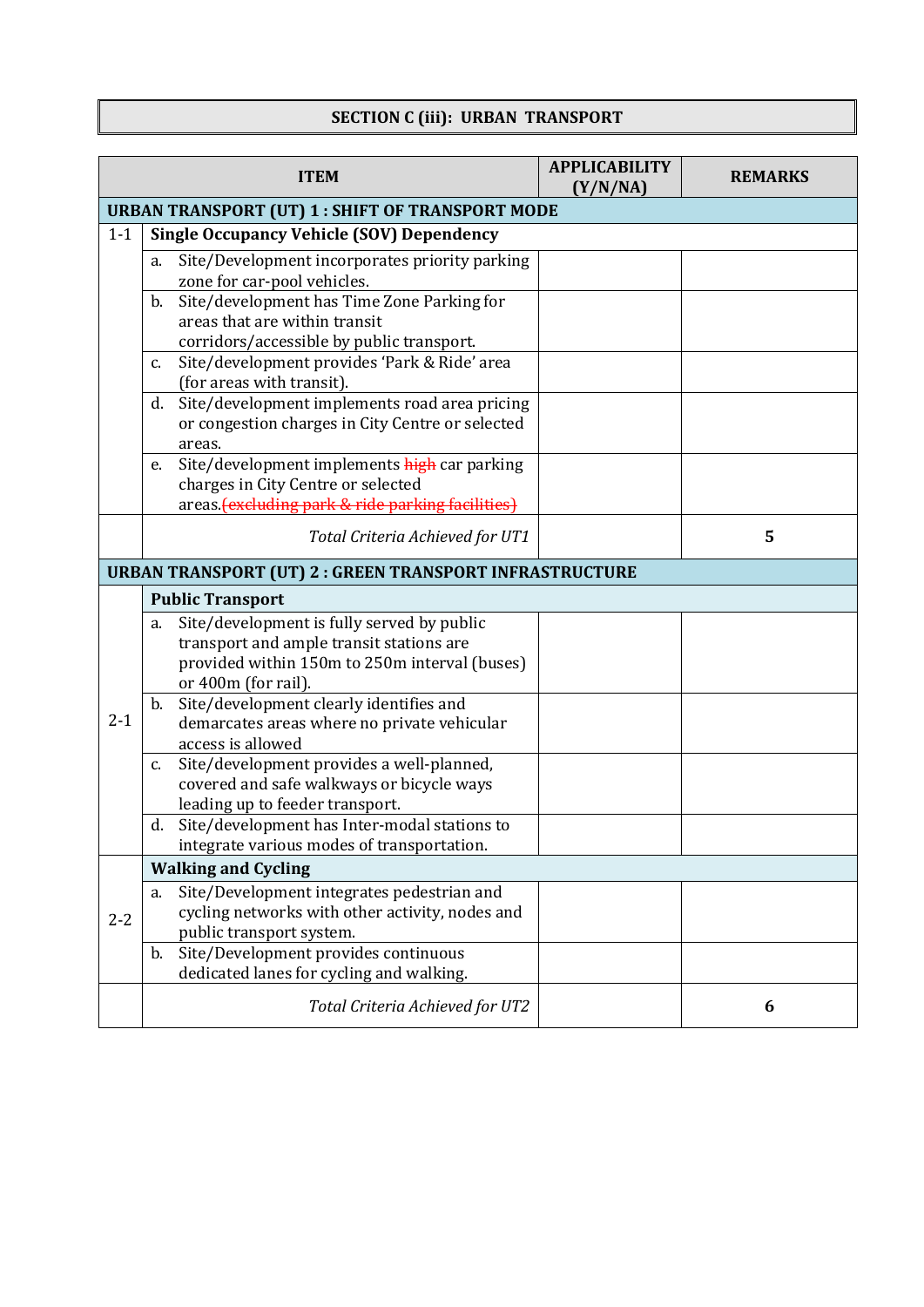|         | <b>ITEM</b>                                                                                                                                     | <b>APPLICABILITY</b><br>(Y/N/NA) | <b>REMARKS</b> |
|---------|-------------------------------------------------------------------------------------------------------------------------------------------------|----------------------------------|----------------|
|         | <b>URBAN TRANSPORT (UT) 3 : CLEAN VEHICLES</b>                                                                                                  |                                  |                |
| $3-1$   | <b>Low Carbon Public Transport</b>                                                                                                              |                                  |                |
|         | The City/State has a clean fuel policy.<br>a.                                                                                                   |                                  |                |
|         | The public transport (bus) is using clean fuel or<br>b.<br>alternative fuel usage.                                                              |                                  |                |
| $3 - 2$ | <b>Low Carbon Private Transport</b>                                                                                                             |                                  |                |
|         | Convert existing government vehicles to low<br>a.<br>carbon vehicles.                                                                           |                                  |                |
|         | Provision of locational incentives for low<br>b.<br>carbon vehicles such as low parking rates and<br>priority parking for EV's/Hybrid Vehicles. |                                  |                |
|         | Site/development provides charging stations<br>$C_{1}$<br>for hybrid vehicles or EV's.                                                          |                                  |                |
|         | Total Criteria Achieved for UT3                                                                                                                 |                                  | 5              |
|         | <b>URBAN TRANSPORT (UT) 4 : TRAFFIC MANAGEMENT</b>                                                                                              |                                  |                |
|         | <b>Vehicle Speed Management</b>                                                                                                                 |                                  |                |
| $4 - 1$ | Site/development has a comprehensive and<br>a.<br>integrated traffic management plan.                                                           |                                  |                |
|         | Site/development incorporates passive design<br>b.<br>solutions to roads such as traffic calming in<br>order to reduce vehicular speed.         |                                  |                |
|         | <b>Traffic Congestion and Traffic Flow Management</b>                                                                                           |                                  |                |
|         | Site/development has a Traffic Impact<br>a.<br>Assessment (TIA)/Traffic Study.                                                                  |                                  |                |
| $4 - 2$ | Site/development prioritizes ingress and egress<br>$\mathbf b$ .<br>to ensure sufficient and smooth flow in or out of<br>the development.       |                                  |                |
|         | Site/development incorporates smart traffic<br>$c_{\cdot}$<br>control and Integrated Traffic Information<br>System (ITIS).                      | <b>NA</b>                        |                |
|         | Total Criteria Achieved for UT4                                                                                                                 |                                  | 5              |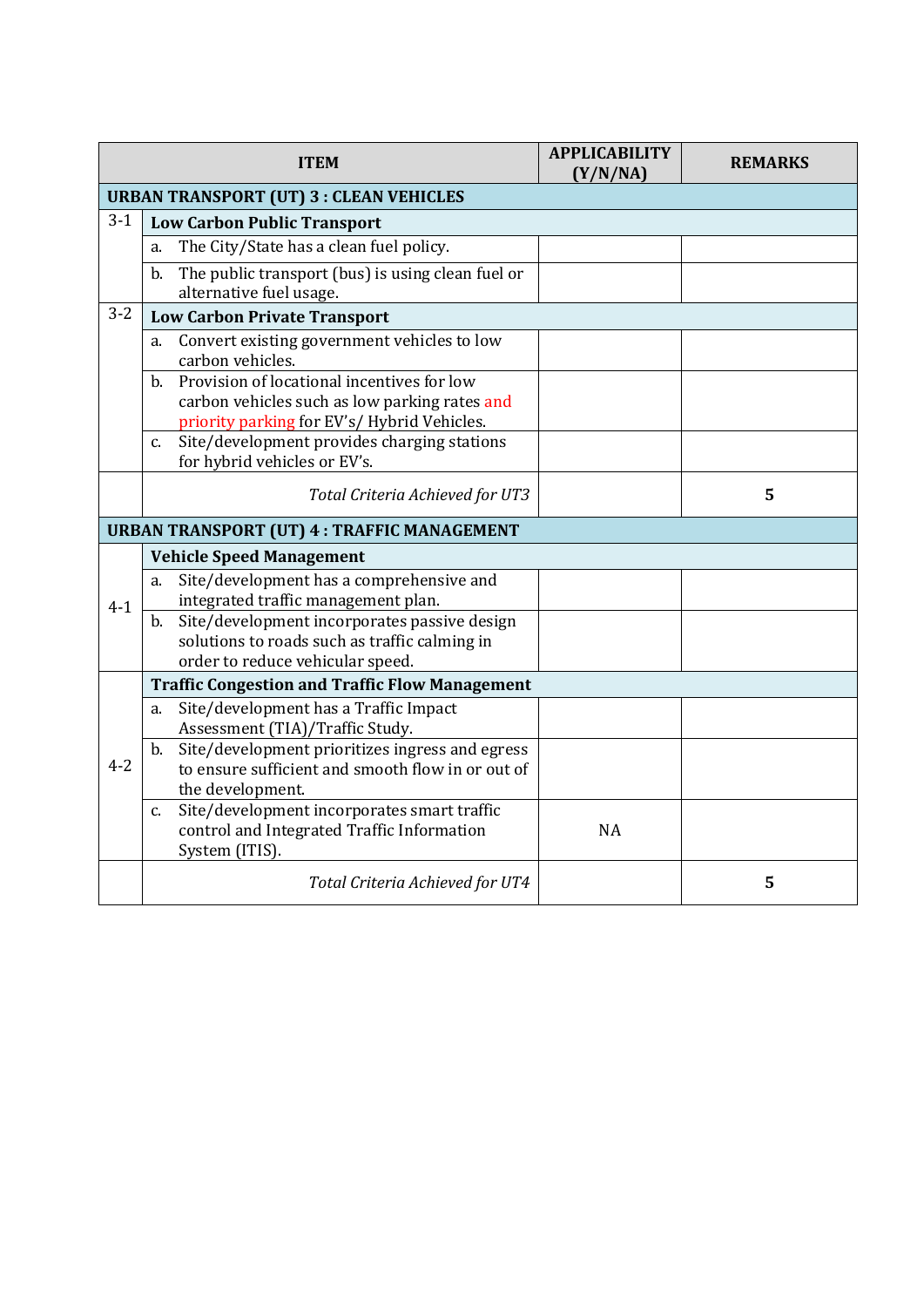### **SECTION C (iv): URBAN INFRASTRUCTURE**

|                                                               | <b>ITEM</b>                                                                                                                                                                                                                                                                                                                     | <b>APPLICABILITY</b><br>(Y/N/NA) | <b>REMARKS</b>                                 |  |  |
|---------------------------------------------------------------|---------------------------------------------------------------------------------------------------------------------------------------------------------------------------------------------------------------------------------------------------------------------------------------------------------------------------------|----------------------------------|------------------------------------------------|--|--|
| <b>URBAN INFRASTRUCTURE (UI) 1 : INFRASTRUCTURE PROVISION</b> |                                                                                                                                                                                                                                                                                                                                 |                                  |                                                |  |  |
|                                                               | Land Take for Infrastructure and Utility Services (Jabatan Kejuruteraan)                                                                                                                                                                                                                                                        |                                  |                                                |  |  |
| $1 - 1$                                                       | Site/development has a common utility<br>a.<br>tunnel/reserve that allows utilities to share<br>common reserves.                                                                                                                                                                                                                |                                  |                                                |  |  |
|                                                               | Earthwork Management (Jabatan Kejuruteraan)                                                                                                                                                                                                                                                                                     |                                  |                                                |  |  |
| $1 - 2$                                                       | Site/development has an earthwork<br>a.<br>management plan of the development.<br>Site/development clearly identifies the<br>b.<br>limitation of earthwork movements to within<br>the development area and minimizes any cut<br>and fill activities.                                                                            |                                  |                                                |  |  |
|                                                               | Urban Storm Water Management and Flood Mitigation (Jabatan Kejuruteraan)                                                                                                                                                                                                                                                        |                                  |                                                |  |  |
|                                                               | Site/development has a local floodplain<br>a.<br>management plan that clearly identifies high<br>and moderate risk floodplain area.                                                                                                                                                                                             |                                  |                                                |  |  |
|                                                               | Site/development clearly identifies flood<br>$\mathbf b$ .<br>mitigation strategies (whereby necessary).                                                                                                                                                                                                                        |                                  |                                                |  |  |
|                                                               | Site/development incorporates storm water<br>c.<br>management plan with detail description on<br>stormwater run-off conditions.                                                                                                                                                                                                 |                                  |                                                |  |  |
| $1 - 3$                                                       | Site/development incorporates well-planned<br>d.<br>and good design for drainage and irrigation<br>system.                                                                                                                                                                                                                      |                                  |                                                |  |  |
|                                                               | Site/development incorporates pervious<br>e.<br>pavement for road surfaces that captures,<br>slows, filters and potentially infiltrates storm<br>water runoff into the ground.                                                                                                                                                  |                                  |                                                |  |  |
|                                                               | f.<br>Site/development incorporates storm water<br>facilities that are simple and cost effective such<br>as vegetated swales, rain gardens and green<br>roofs that are best fit for different<br>types/conditions of developments (e.g. low-<br>density, high-density, commercial main street,<br>boulevard, parking lots, etc. |                                  |                                                |  |  |
|                                                               | Total Criteria Achieved for UI1                                                                                                                                                                                                                                                                                                 |                                  | 9                                              |  |  |
|                                                               | <b>URBAN INFRASTRUCTURE (UI) 2 : WASTE</b>                                                                                                                                                                                                                                                                                      |                                  |                                                |  |  |
|                                                               | <b>Construction and Industrial Waste Management</b>                                                                                                                                                                                                                                                                             |                                  |                                                |  |  |
| $2 - 1$                                                       | Site/development incorporates plan for<br>a.<br>segregation of construction and/or industry<br>waste materials on site.                                                                                                                                                                                                         |                                  | To check with CIDB<br>on green<br>construction |  |  |
|                                                               | Site/development clearly identifies reuse of<br>$\mathbf{b}$ .<br>each category of waste within the site.                                                                                                                                                                                                                       |                                  |                                                |  |  |
|                                                               | Site/development uses recycled construction<br>c.<br>materials from certified renewable resources,<br>eg. wood salvage from demolition etc.                                                                                                                                                                                     |                                  |                                                |  |  |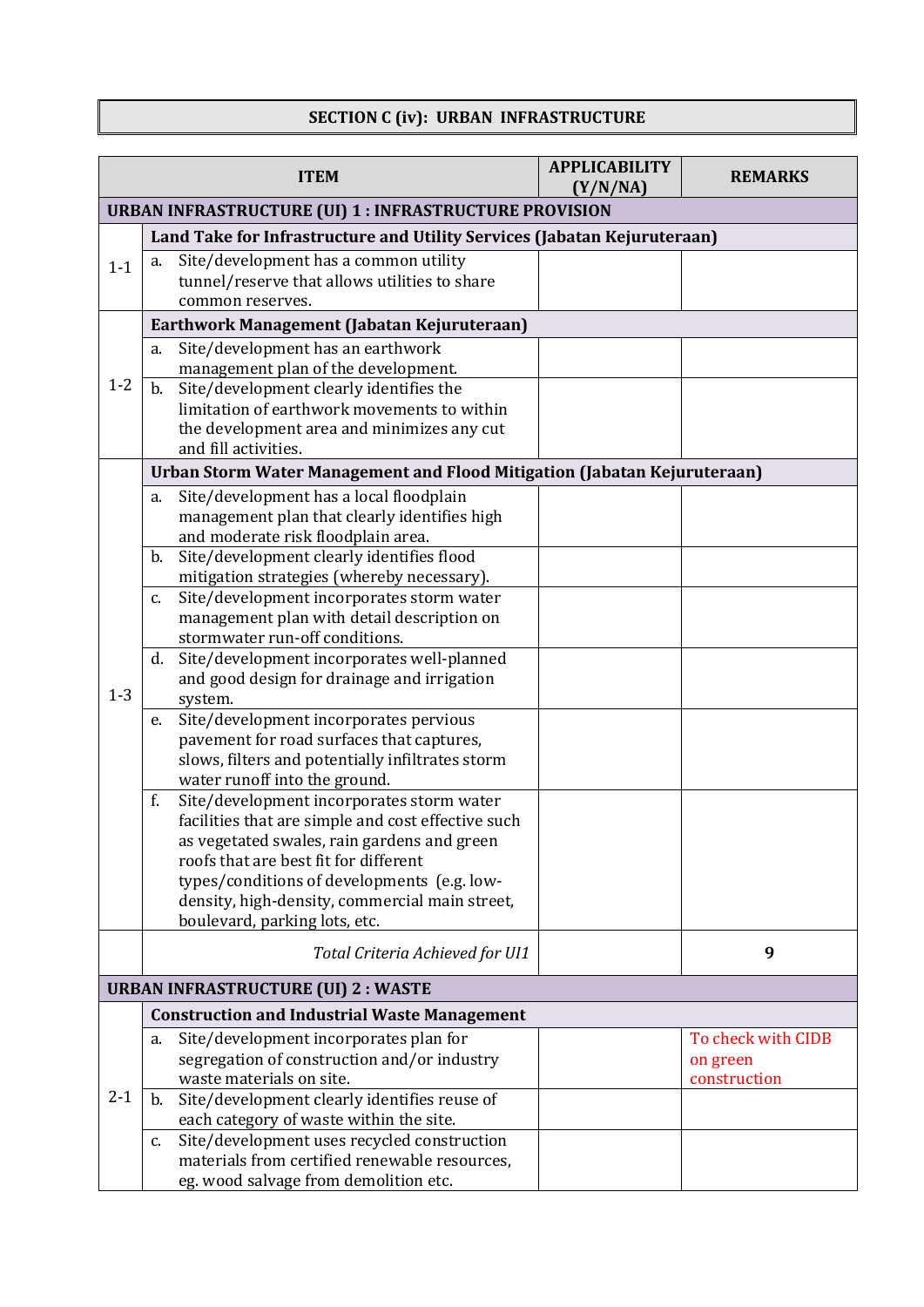|         | <b>ITEM</b>                                                                                                                                                                                                                                                                                                                                                  | <b>APPLICABILITY</b><br>(Y/N/NA) | <b>REMARKS</b> |
|---------|--------------------------------------------------------------------------------------------------------------------------------------------------------------------------------------------------------------------------------------------------------------------------------------------------------------------------------------------------------------|----------------------------------|----------------|
|         | Site/development incorporates innovative<br>d.<br>solutions to replace the conventional system,<br>i.e. formwork to IBS (Industrial Building<br>System).                                                                                                                                                                                                     |                                  |                |
|         | <b>Household Waste Management</b>                                                                                                                                                                                                                                                                                                                            |                                  |                |
| $2 - 2$ | Project/Development has a waste prevention<br>a.<br>programme to support households and<br>communities to be resource efficient and<br>encourage recycling and up-cycling activities<br>that generate local economy.<br>Site/development has established an effective<br>b.<br>waste disposal system/facility and undertakes<br>waste segregation at source. |                                  |                |
|         | Site/development uses innovative technology<br>c.<br>or has systems such as transfer station,<br>composting plant and thermal treatment plant<br>to manage waste.                                                                                                                                                                                            |                                  |                |
|         | Site/development has established a method for<br>d.<br>organic waste (green waste from food and<br>garden) usage such as composting etc.                                                                                                                                                                                                                     |                                  |                |
|         | Total Criteria Achieved for UI2                                                                                                                                                                                                                                                                                                                              |                                  | 8              |
|         | <b>URBAN INFRASTRUCTURE (UI) 3 : ENERGY</b>                                                                                                                                                                                                                                                                                                                  |                                  |                |
| $3 - 1$ | <b>Energy Optimisation</b>                                                                                                                                                                                                                                                                                                                                   |                                  |                |
|         | Use of day lighting (passive design solution) as<br>a.<br>an integral part of the development.                                                                                                                                                                                                                                                               |                                  |                |
|         | <b>Renewable Energy</b>                                                                                                                                                                                                                                                                                                                                      |                                  |                |
|         | Utilisation of any renewable source of energy by<br>a.<br>solar, wind and biogas or any other sources.<br>b. Installation of wind generators on tall buildings.                                                                                                                                                                                              |                                  |                |
|         | Utilisation of methane gas from waste landfill<br>$C_{1}$<br>sites as energy supply.                                                                                                                                                                                                                                                                         |                                  |                |
| $3 - 2$ | Installation of solar panels on buildings with<br>d.<br>large roof surfaces as solar farms in order to<br>harvest energy.                                                                                                                                                                                                                                    |                                  |                |
|         | Use of solar or low energy consumption street<br>e.<br>furniture and fixtures - street lights and<br>lightings of other public spaces, parking meter<br>etc.                                                                                                                                                                                                 |                                  |                |
|         | <b>Site-wide District Cooling</b>                                                                                                                                                                                                                                                                                                                            |                                  |                |
| $3 - 3$ | Site/development incorporates site-wide<br>a.<br>district cooling system.                                                                                                                                                                                                                                                                                    |                                  |                |
|         | Total Criteria Achieved for UI3                                                                                                                                                                                                                                                                                                                              |                                  | $\overline{7}$ |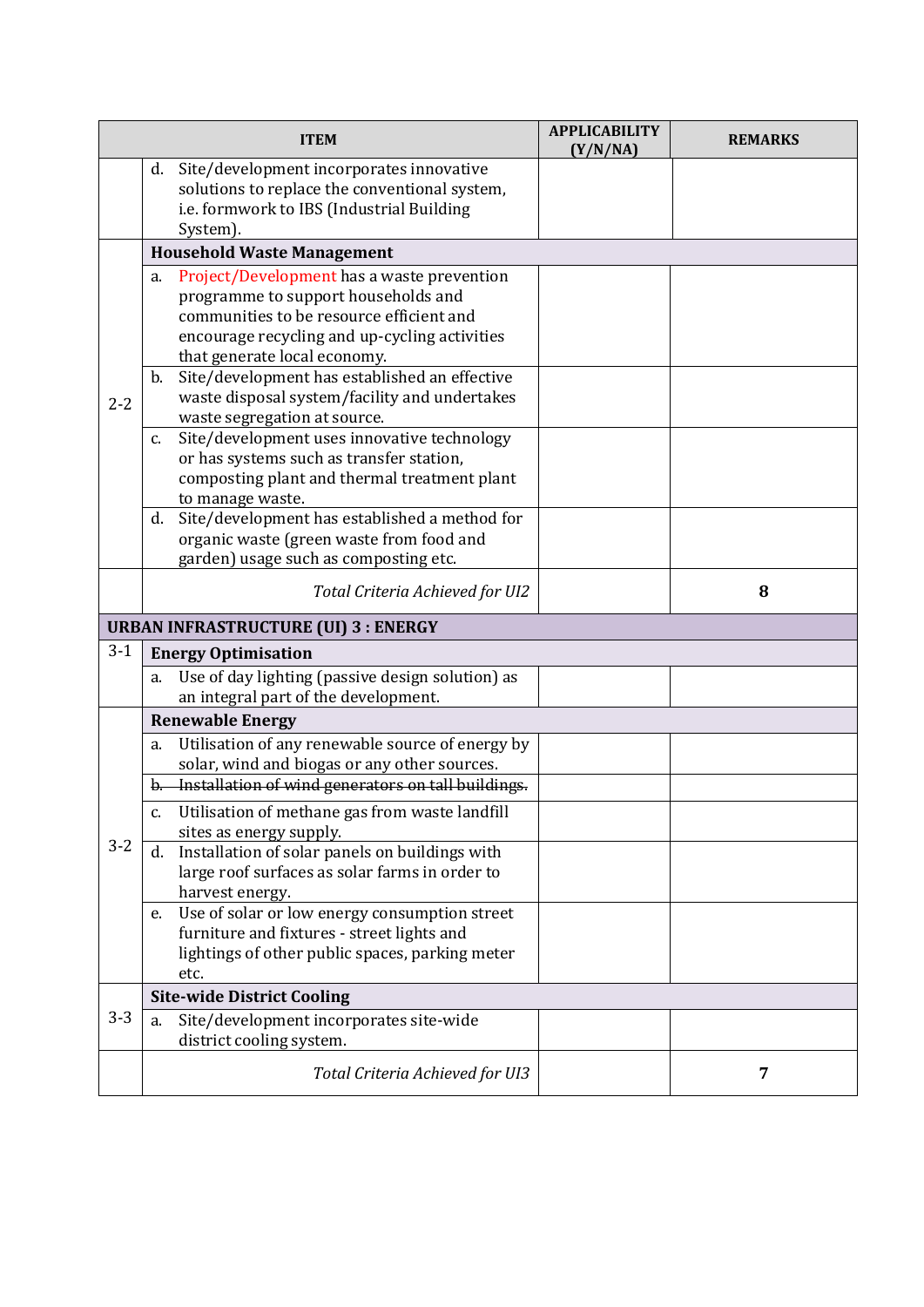|         | <b>URBAN INFRASTRUCTURE (UI) 4 : WATER</b> |                                                   |  |     |  |
|---------|--------------------------------------------|---------------------------------------------------|--|-----|--|
|         |                                            | <b>Efficient Water Management</b>                 |  |     |  |
|         | a.                                         | Efficient design of collection of grey water and  |  |     |  |
|         |                                            | black water for recycle use.                      |  |     |  |
|         | b.                                         | Site/development incorporates roof-water          |  |     |  |
|         |                                            | collection system (e.g. rainwater harvesting) for |  |     |  |
| $4 - 1$ |                                            | irrigation or other uses to reduce potable water  |  |     |  |
|         |                                            | usage.                                            |  |     |  |
|         | $C_{1}$                                    | Use of low flow sanitary fittings and efficient   |  |     |  |
|         |                                            | water fixtures for optimisation use of water      |  |     |  |
|         | d.                                         | Site/development have an effective sewage         |  |     |  |
|         |                                            | treatment plan.                                   |  |     |  |
|         |                                            | Total Criteria Achieved for UI4                   |  | 4   |  |
|         |                                            | <b>TOTAL CRITERIAS ACHIEVED</b>                   |  | 108 |  |